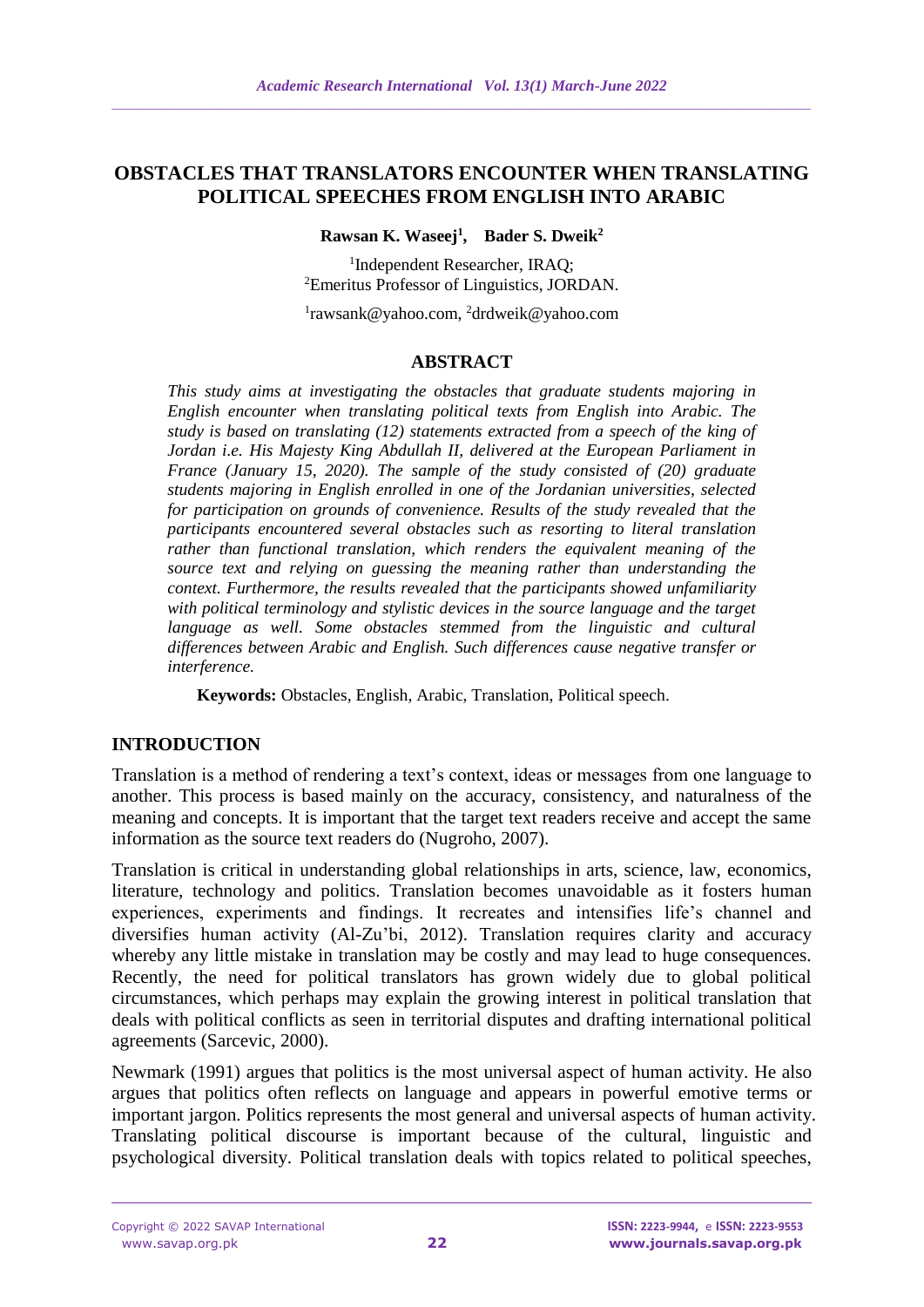political programs, political agreements, public relations, protocols, official events, ceremonies, historical and societal phenomena as well as treaties among others. It also involves doctrines, ideologies, policies, conferences, international organizations and governments.

However, many issues are expected to emerge in the translation of political discourse. Ghazala (1994) gives an example of these obstacles such as long sentences, vague language and ambiguity. Political discourses are difficult to translate because politicians do not deliver their speeches to be translated for foreign audiences. Sárosi-Márdirosz (2014) argued that in some cases, translators are not able to produce parallel texts that are identical in meaning, or unable to produce the political and historical effect.

## **Statement of the problem**

Translation requires different kinds of knowledge such as knowledge in the source language and the target language, knowledge in the fields under investigation, knowledge in methods of translation and others. The political language involves cultural, linguistic and psychological diversity. Because translating political discourse requires diverse kinds of knowledge, translators may encounter obstacles that affect their work.

#### **Objective and question of the study**

The purpose of this study is to investigate the obstacles that graduate students encounter when they translate political texts and speeches from English into Arabic. The study tries to answer the following question:

What are the obstacles that graduate students majoring in English face while translating political texts and speeches from English into Arabic?

#### **Significance of the study**

Politics and political issues are so important in our life. In most cases, politics is communicated through English. In order to understand these issues, there is a need for accurate translation. Although research regarding politics is conducted in the world, there is little research performed in Jordan which addresses the obstacles that face translators in Jordan. The study may be of benefit to students, translators and researchers as well.

#### **Limitations and limits of the study**

Results of this study are limited to the sample and instrument used in this study and may not be generalized to all graduate students since the sample does not include all graduate students in Jordan. It is only limited to the political speech included in the test. The study was conducted in 2020.

## **REVIEW OF LITERATURE**

Lederer (2003, p. 36), defines translation as "the process of trying to establish equality between two texts expressed in two different languages". By definition, these equivalents always depend on the nature of the two texts, the purpose, and the relationship between the two cultures.

Nida (2001) states that translators ought not to know the meaning of all words the way they are listed in a comprehensive dictionary nor need to analyze the grammatical structures of every single word. Instead, they ought to adequately understand the text they want to translate. This indicates that the context is an important dimension in translation and that translators should consider both the text and what is beyond the text. Thus, some students fail to render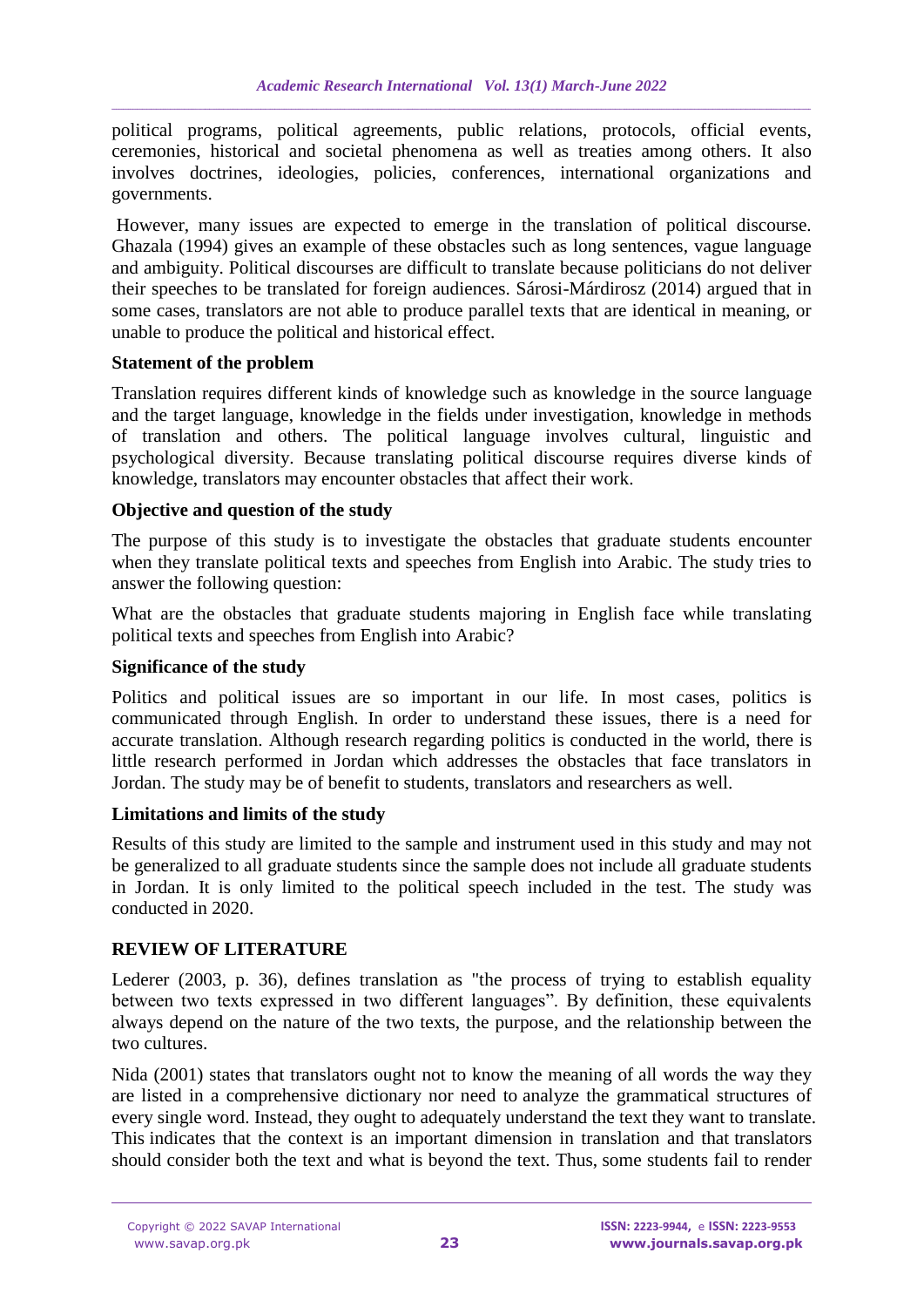the assigned political excerpts although they look up the meaning of the new lexis because the context is not available. All previous linguists and translation theorists agree that translation is transferring the Source Language Text (SLT) into the Target Language Text (TLT). They also point to the different approaches and treatments of the ST per the contextual factors of the ST. More importantly, translation theorists reveal out either explicitly or implicitly the significance of the translation range, in which translators may keep close to the ST or they may not be based on the ST type and the purpose of the translation. It is assumed that the text type is a determinant factor that steers the translator's strategy of how to handle the ST.

Baker (1992) points out that one of the main obstacles that translators often face is the lack of equality or inequality. Baker notes that in some cases it is difficult for translators to assign TL equivalent to the terminology of SL because the two languages (SL and TL) are not the same. Because translation occurs culturally and linguistically between two different languages, translators often encounter obstacles related to lack of parity.

Although linguists and translation theorists have classified translation obstacles differently, the consensus among them is that these obstacles exist in all types of translated texts, but to varying degrees. In general, these obstacles can be classified differently. Some of them are related to the linguistic or cultural implementation of these two languages. Others are related to the type of text, context, and the use of language. In general, these difficulties are more attractive in political discourse, because there are two different cultures and audiences, and they have two different linguistic styles and characteristics. In addition, privacy is unique in practical political discussions.

Wallmach & Kruger (1999) believe that translation from one language to another often results in errors that result in incorrect connections to the original text. Errors are usually caused by the transfer of languages that receive semantic correspondence between two languages. Language transfer causes negative translation effects by introducing language structures for target language readers that are either unknown or lacking.

## **Empirical studies**

Salih and Dweik (2021) investigated the level of adequacy of using some translation procedures in reflecting the ideas presented by the source writers in political texts. It also aimed to explore the obstacles that the translators encountered in the translation of political and cultural expressions. A purposive sample of 20 novice EFL medical students at AL-Nahrain University of Iraq was chosen for the purpose of answering the research question. The data were collected by employing a translation test. The test included 10 statements with a total of 22 political and cultural expressions. The findings of this study showed that the translators succeeded in rendering adequate translations for proper nouns and names of organizations since these expressions can be translated in a variety of procedures. However, they failed to adequately translate stylistic features such as proverbs, idioms, metaphors, and collocations. The results also revealed that the major obstacles that the translators encountered were related to (1) their knowledge of the context, (2) lack of experience and knowledge in translation procedures, and (3) lack of competence in their SL and/or TL linguistic knowledge.

Dweik and Othman (2017) explored language interference obstacles in translating written texts from Arabic into English. They conducted a translation test given to graduate students at a Jordanian university. The test included a variety of cultural expressions, mainly political, historical and religious. The results showed that lexical and grammatical interference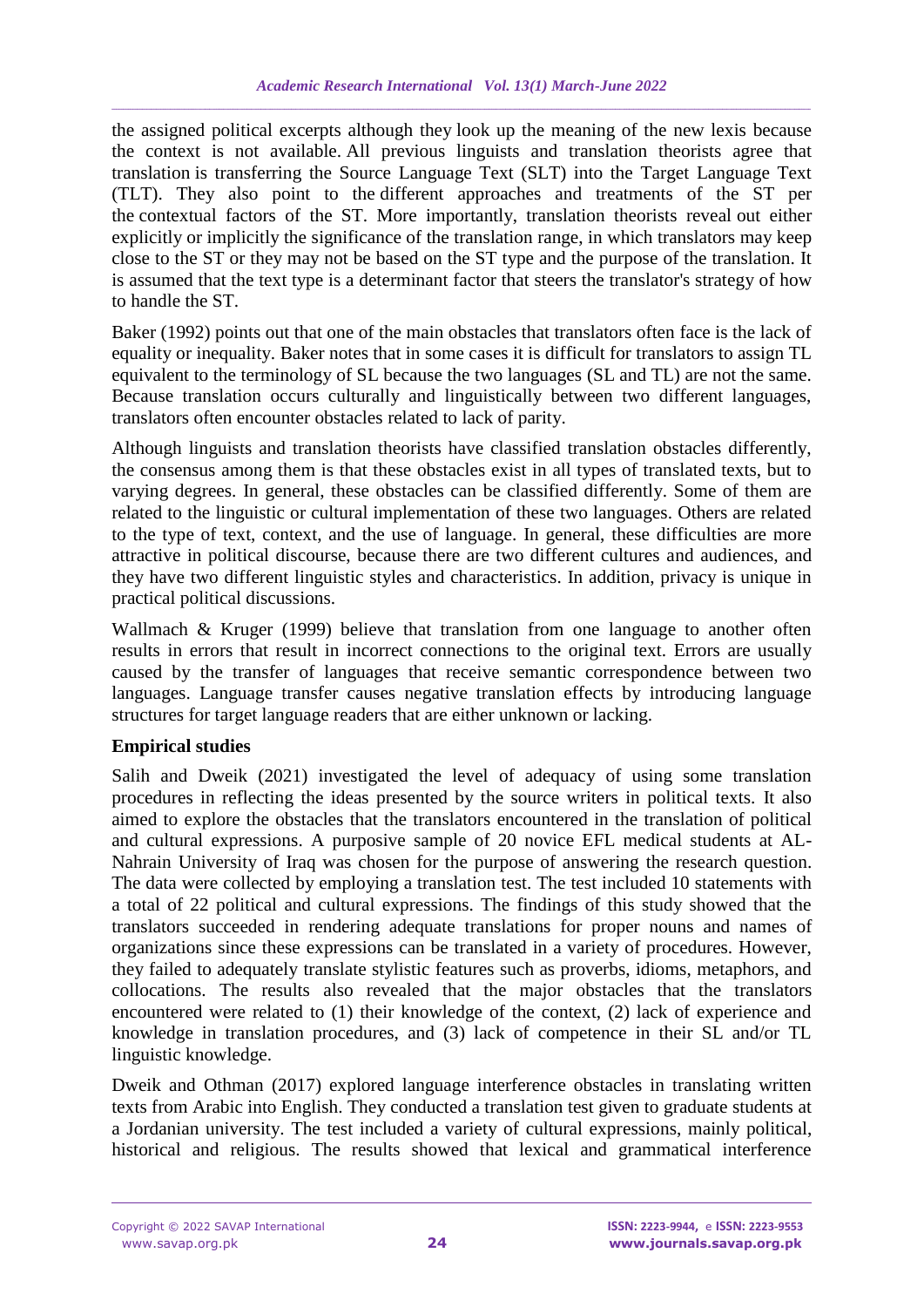occurred because of students' lack of knowledge and awareness of the source and target languages.

AShubbak (2013) explored how Arab translators rendered sensitive news items from English into Arabic. The researcher examined news reports rendered from English into Arabic in five news agencies and daily newspapers, namely the BBC, AFP, Reuters, France 24, and Alrai Jordanian Daily Newspaper. Furthermore, a twenty-five item test was conducted to graduate students enrolled in English language programs at two Jordanian universities. The results showed that Arab translators used addition, omission, mediation (semantic change) and dynamic equivalence as manipulative strategies when they rendered controversial news items. AShubbak also indicated that manipulative strategies varied between experienced and inexperienced translators due to the policy of the news agencies; and novice translators' translation decidedly affected by their political and cultural affiliations. Their ideological intervention was consciously used and not for lack of knowledge or incompetency.

Al-Zu'bi (2012) examined the difficulties that students faced when translating political expressions from His majesty King Abdullah II's speech titled 'Our Last best Chance'. Al-Zu'bi also explored the strategies used in translating political texts. A thirty-item translation test was designed and given to 40 graduate students in two Jordanian universities. The study showed that most students faced difficulties because of their unfamiliarity with political expressions, producing improper equivalence in the TL, and using to literal translation.

Al-Otoum (2011) discussed the rhetorical and lexical obstacles encountered when translating three American presidential inaugural speeches. Al-Outum pointed out that finding an adequate rhetorical and lexical equivalence in rendering English political speeches into Arabic formed serious challenge to Arab translators. The study showed that the students who translated the speeches have difficulties in rendering the meaning rather than conserving the style while rendering the rhetorical devices as metaphors, repetition, similes among others. They resorted to literal translation especially in rendering idioms and phrasal verbs.

## **METHODOLOGY**

## **Sample of the study**

The sample of the study consisted of twenty M.A students majoring in English language studying at a Jordanian university, during the academic year 2019/2020. The sample was selected on grounds of convenience and availability. The demographic background of the participants is presented in presented in Table (1). It included social data such as age, gender, nationality, level of education.

While some copies of the test were handed in personally, others were distributed via email to the participants. The participants were given enough time to translate the items of the test and were allowed to use available dictionaries, books or other resources.

| Age          |   | <b>Nationality</b>        |    |
|--------------|---|---------------------------|----|
| 22-27        |   | Jordanian                 | 14 |
| 28-33        | b | Others                    | O  |
| 34 and above | 9 | <b>Level of Education</b> |    |

|  | Table 1. Demographic data of the participants |
|--|-----------------------------------------------|
|  |                                               |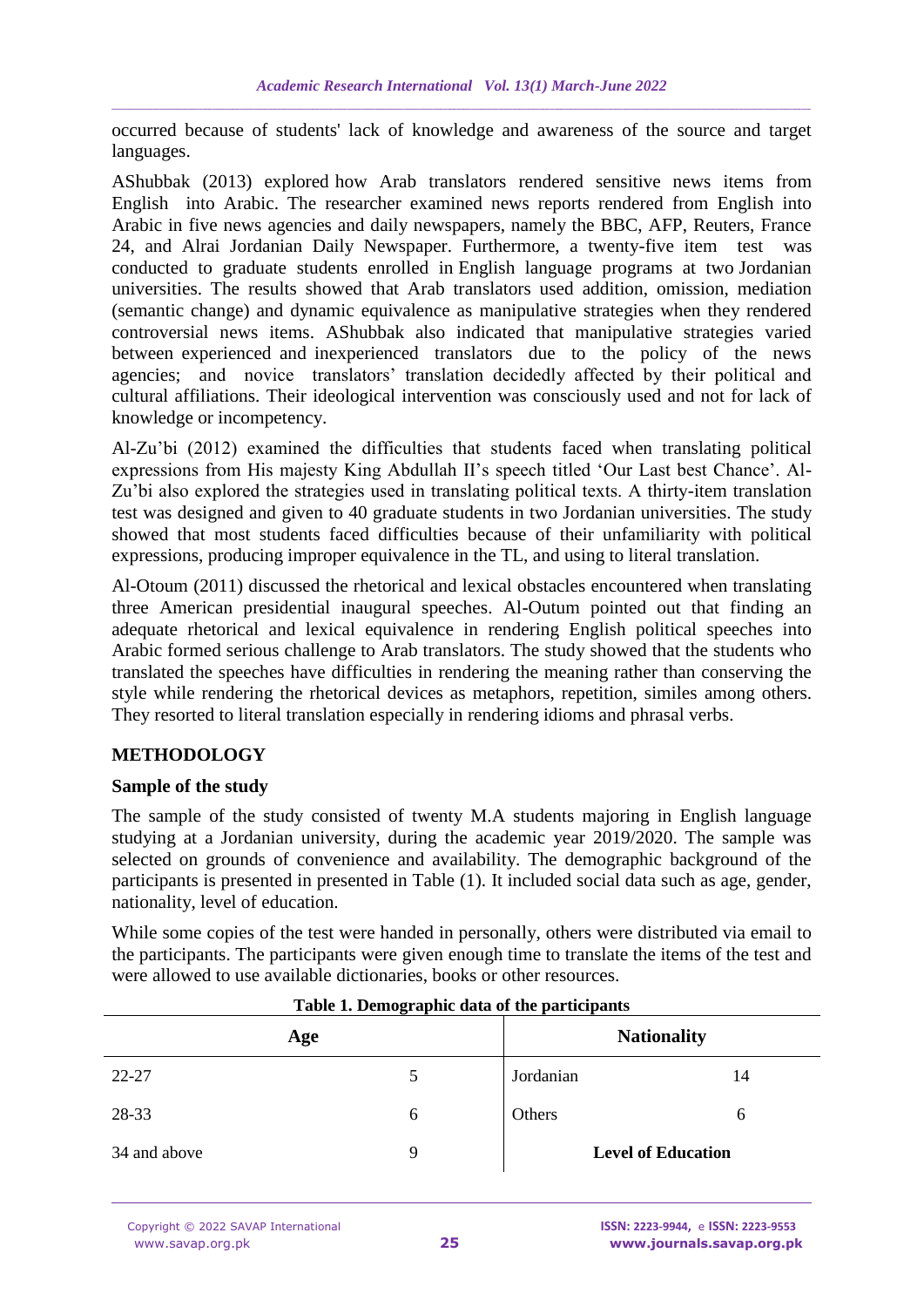| Gender |    | Bachelor | $\overline{\phantom{0}}$ |
|--------|----|----------|--------------------------|
| Male   | 09 | Master   | 20                       |
| Female | 11 |          |                          |

#### **The translation test**

The researchers circulated a translation test to the twenty participants. The test aimed to investigate the possible obstacles they encountered while translating political texts/expressions. The test included twelve statements which were chosen from His Majesty King Abdullah II's speech, delivered at the European Parliament in France (January 15, 2020). The respondents were required to translate them from English into Arabic.

The test was corrected by showing the percentages of the adequate and inadequate answers along with examples from the received translations. The basis for correcting the translations was the official translation of the speech presented in His Majesty King Abdullah II's official website (https://kingabdullah.jo).

- [1] Translations are performed adequately (correct) if they are equivalent to the ST syntactically and semantically.
- [2] Translations which are considered inadequate (wrong) if the received translation is syntactically and semantically wrong.

## **Validity and reliability of the test**

The test was validated before it was distributed to the sample by a panel of jurors who were requested to comment on the suitability of the content and the form of the test items. As for measuring the reliability of the test, a test and retest procedure was conducted by giving the test to six students who were excluded from the sample of the study. Two weeks later, the test was handed in again to the same students and the results of the test were reliable and stable.

## **RESULTS**

This section presents the results of the question of the study, which is:

What are the obstacles that graduate students in English face while translating political texts and speeches from English into Arabic?

## **ITEM (1): The people who have entrusted us with their hopes and fears**

This statement was translated adequately by 90% of the participants as

الذين ائتمنونا على آمالهم ومخاوفهم

الناس الذين اوكلوا الينا آمالهم ومخاوفهم

It is equivalent to the model of translation presented in His Majesty King Abdullah II's official website. Only 10% of the students provided inadequate translations as

الذي عهدنا بآمالهم ومخاوفهم

Such a translation includes grammatical and lexical errors, namely الذي Such a translation includes grammatical and lexical errors, namely

## **ITEM (2): So, let me start with our region's deepest wound.**

This item was translated adequately by 90% of the students as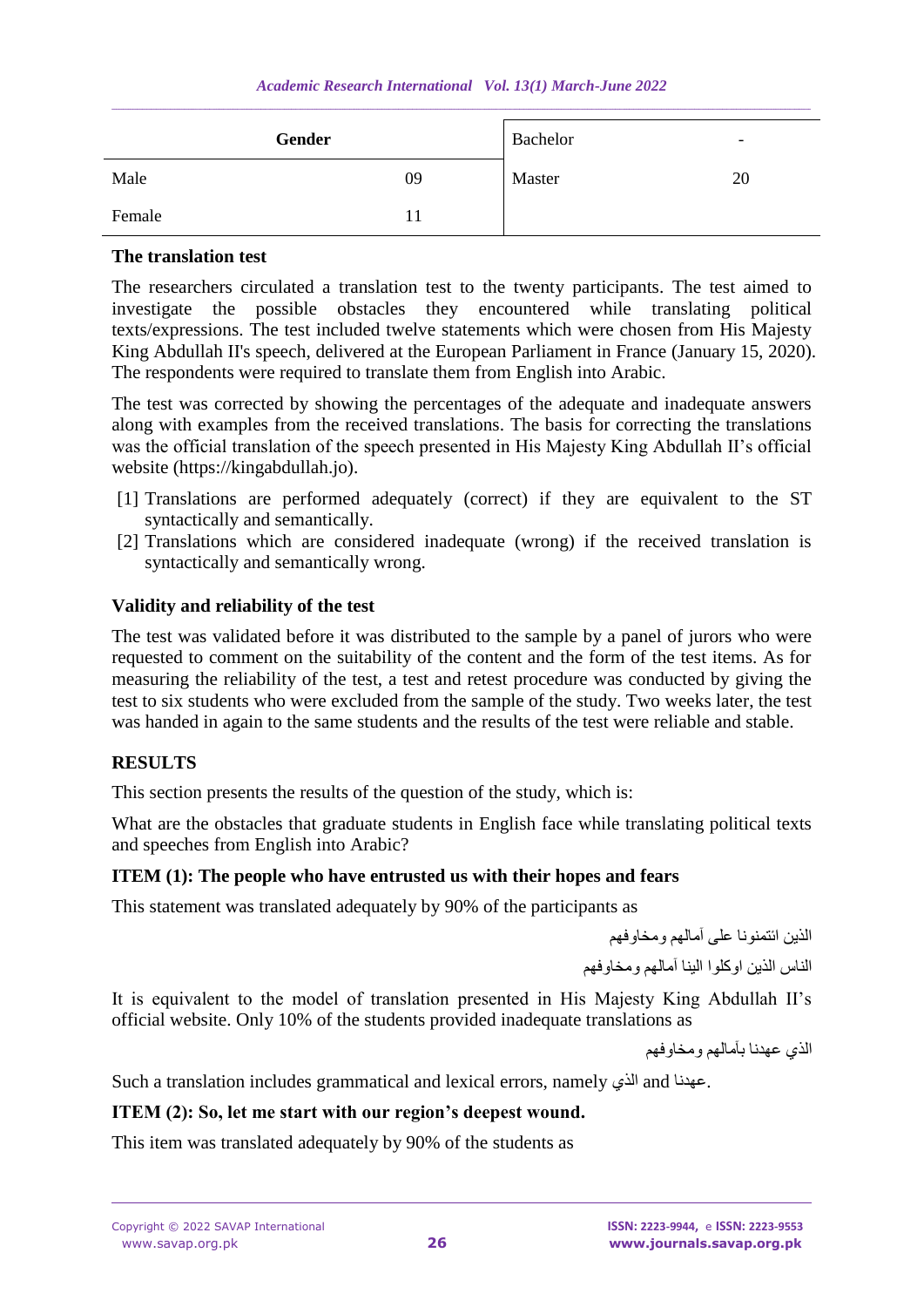لذلك ، أسمحوا لي أن أبدأ بأعمق جرح في منطقتنا اذا اسمحوا لي ان ابدا بأعمق جرح في منطقتنا

Such translations are equivalent to the model of translation presented in His Majesty King Abdullah II's official website. Only 10% of the students provided inadequate translations as لذا، اسمحوا لي أن أبدأ بمنطقتنا الأكثر دماراً). This translation does not match the intended meaning of the ST. The translator here added the word دمارا which is not mentioned in the source text.

## **ITEM (3): Seventy-plus years of conflict have played havoc with hopes for justice.**

Eighty percent of the students translated this item adequately as

إن أكثر من سبعين عاما من الصراع قد أودت بآمال تحقيق العدالة لقد تسبب الصراع الذي دام أكثر من سبعين عاما في دمار األمل في تحقيق العدالة

The first translation is equivalent to the model translation provided and the second translation matches the ST meaning. Yet, 20% of the students translated it incorrectly as

لعب الصراع لأكثر من سبعين عامًا دمارًا مع الأمل للعدالة

by using the literal translation and deletion.

**ITEM (4): Today, one-state proponents are actively seeking to impose an unthinkable solution on the region and the world—one state, propped up by structural inequalities, with Palestinians as second-class subjects.**

Ninety percent of the students translated it adequately as

واليوم, يسعى مناصرو حل الدولة الواحدة إلى فرض حل ال يمكن تصوره على المنطقة والعالم: دولة واحدة مبنية على أسس غير عادلة، تضع الفلسطينيين في مرتبة مواطنين من الدرجة الثانية )يسعى المناصرين الى فرض حل ال يمكن تخيله على المنطقة والعالم وهو مبني على اساس غير عادل قائم على جعل الفلسطينيين مواطنين من الدرجة الثانية(

. However, ten percent of the students translated it incorrectly as

)واليوم ، يسعى اإلحصائيون الواحدون بنشاط إلى فرض حل ال يمكن تصوره على المنطقة والعالم كدولة واحدة، يدعمها .عدم المساواة الهيكلية مع الفلسطينيين و معاملتهم كرعايا من الدرجة الثانية).

The translators may have guessed the meaning without referring to the contextual meaning of the underlined words. They also used literal translation as in الواحدون and الهيكلية.

## **ITEM (5): Can we afford to rob Christians and Muslims alike of the spirituality, peace, and coexistence that this city symbolizes, and instead allow it to descend into political conflict?**

Ninety percent of the students provided adequate translations such as

)هل يمكننا تحمل عواقب سلب المسلمين والمسيحين على حد سواء من الروحانية والسالم والعيش المشترك التي ترمز إليها .هذه المدينة، والسماح لها بدال من ذلك باالنحدار إلى صراع سياسي؟( )هل يمكننا ان نحرم المسيحيين والمسلمين على حد سواء من الروحانية والسالم والتعايش التي ترمز إليها هذه المدينة ، وبدال من ذلك السماح لها باالنحدار إلى صراع سياسي؟( .

These translations are equivalent to the model of translation presented in His Majesty King Abdullah II's official website. However, 10% of them provided inadequate translations such as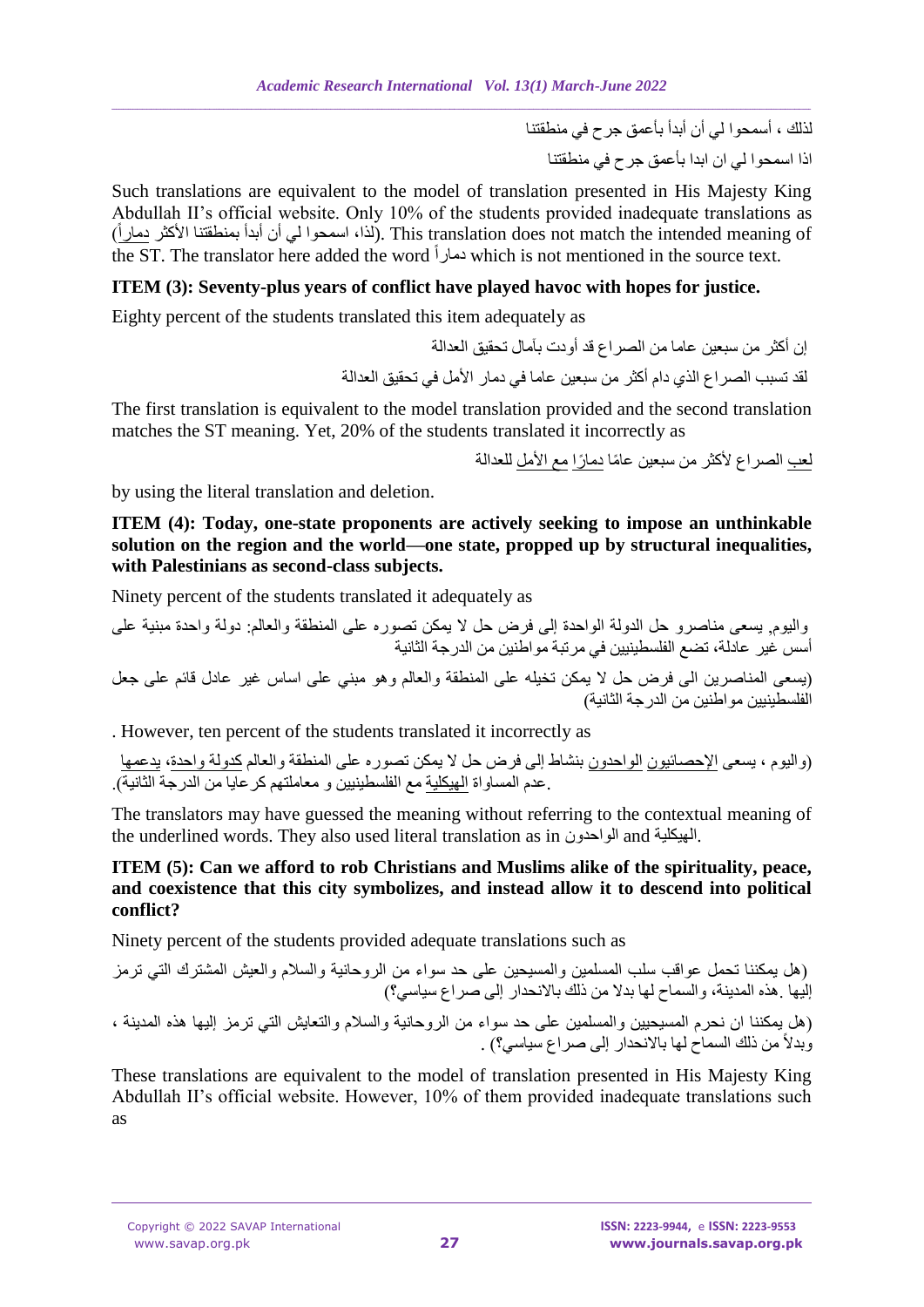)هل يمكننا تحمل سرقة المسيحيين والمسلمين على حد سواء من الروحانية والسالم والتعايش الذي ترمز إليه هذه المدينة، وبدلاً من ذلك السماح لها <u>بالانز لاق في</u> صراع سياسي؟)<sub>.</sub>

They used literal translation بالانزلاق في They used literal translation

## **ITEM (6): Now, let us move to the most recent standoff between the United States and Iran. What if, next time, neither side steps away from the brink, dragging us all towards untold chaos?**

Eighty percent of the students translated it adequately as

)اآلن، دعونا ننتقل إلى ما يحدث اليوم، وإلى المواجهة األخيرة بين الواليات المتحدة وإيران. ماذا لو، في المرة القادمة، لم يبتعد أي من الجانبين عن حافة الهاوية، متسببا بانزالقنا جميعا نحو فوضى ال توصف؟(

(لننتقل الان الى المواجهة الاخيرة بين الولايات المتحدة وايران ماذا لو في المرة القادمة لم يبتعد كلاهما عن حافة الهاوية مما قد يؤدي الى جرالجميع الى فوضى ال يمكن وصفها؟( .

Such a translation is equivalent to the model translation. Only 20% of them translated it inadequately as

(من الان فصاعدا باتجاه المواجهة الأخيرة بين الولايات المتحدة وايران ماذا لو لم يبتعد اي من الجانبين في المرة القادمة عن حافة الهاوية ليسحبنا جميعا في فوضى لا توصف).

The received translation included addition باتجاه فصاعدا االن من and literal translation ليسحبنا.

## **ITEM (7): An all-out war jeopardizes the stability of the entire region.**

90% of the students translated it adequately as

نحو حرب شاملة تهدد استقرار المنطقة بأسرها إن الحرب الشاملة تهدد استقرار المنطقة برمتها

Such a translation is equivalent to the model translation. Only 10% of the students translated it inadequately as (الى حرب هائلة تهدد الثبات في كل المنطقة) it inadequately as (الى حرب هائلة تهدد الثبات في .استقرار of

## **ITEM (8): And I ask you another "what-if"; what if Iraq fails to realize the potential and aspirations of its people and slips back into an erratic, seventeen-year cycle of recovery and relapse, or worse yet, conflict?**

Ninety percent of the students translated it adequately as

آخر: ماذا لو فشل العراق في تحقيق تطلعات شعبه واالستثمار في إمكانياته، وانزلق مرة افتراضيا )دعوني أسألكم سؤاال أخرى إلى حلقة مفرغة من سبعة عشر عاما من االنتعاش ثم االنتكاس، أو إلى ما هو أسوأ من ذلك ، إلى حالة الصراع؟(

)اسمحوا لي ان اسالكم سؤاال اخر بصيغة ماذا لو: ماذا لو فشل العراق في التوصل الى تحقيق اهداف شعبه وان يستثمر في امكانياته ثم تدهور مرة ثانية الى حلقة مفرغة من سبعة عشر عاما من االنتعاش ومن ثم االنتكاس او الى ما هو اسوء من ذلك الى صر (ع) .

Such a translation is equivalent to the model translation. Only 10% of the students translated the item inadequately as

)وأسألك "ماذا لو" آخر ؛ ماذا لو فشل العراق في إدراك إمكانات وتطلعات شعبه وانزلق مرة أخرى إلى دورة انتعاش غير منتظمة استمرت سبعة عشر عا ما وانتكا سا ، أو أسوأ من ذلك ، الصراع؟(

The received translation distorted the meaning of the ST. This translation included several errors such as reference وأسألكم) (singular) instead of وأسألكم) (plural), deletion آخر merors such as reference .استمرت addition and ,غير منتظمة translation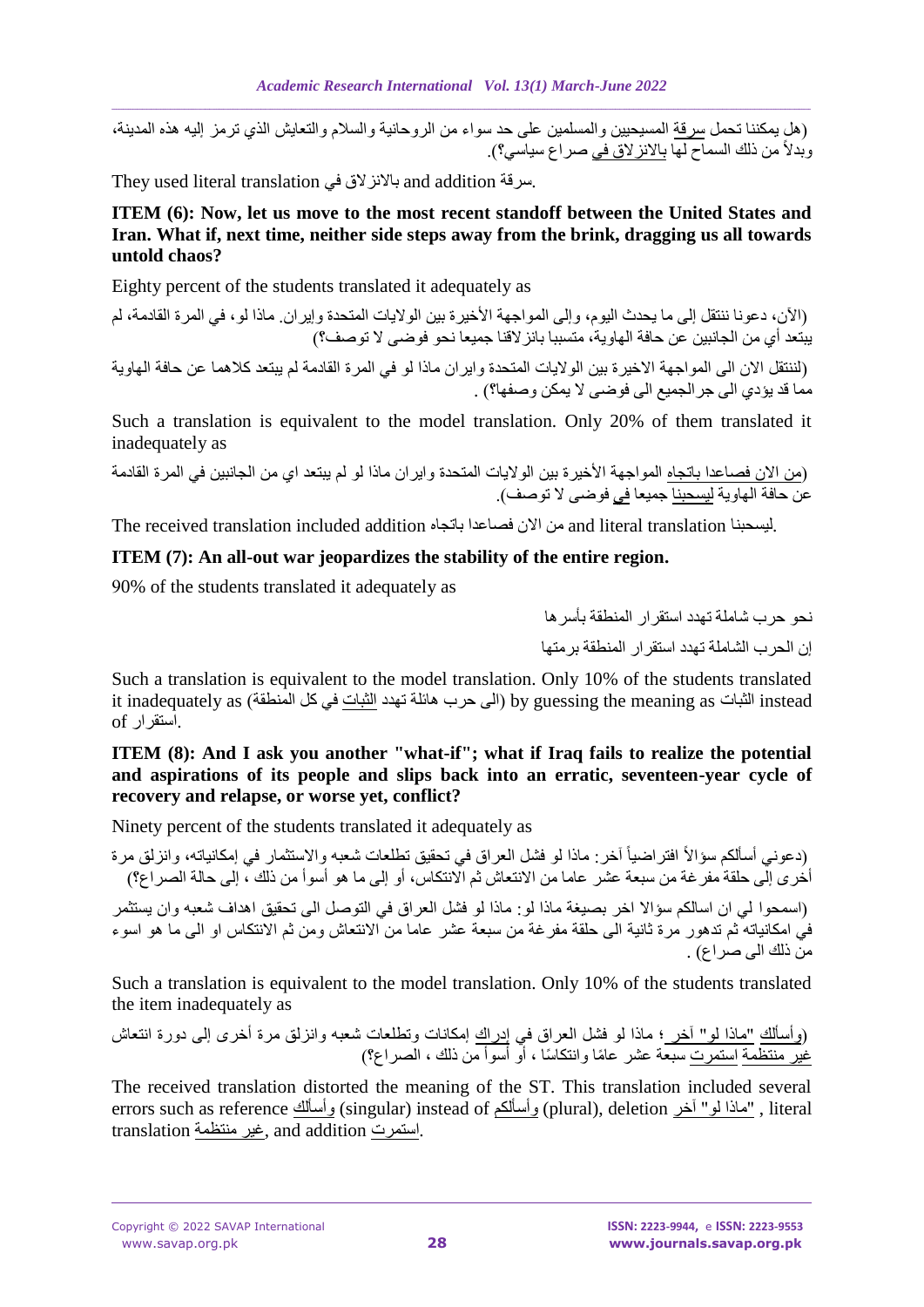## **ITEM** (9): Syria may be out of the headlines, with its suffering out of sight and out of **mind, but the crisis is far from over.**

90% of the students translated the item adequately as

 (قد تكون سوريا خارج التغطية اإلعالمية، ومعاناتها بعيدة عن البال، لكن األزمة لم تنته بعد) )وقد تكون سوريا خارج العناوين الرئيسية، حيث تعاني بعيدة عن األنظار وبعيدة عن البال، ولكن األزمة لم تنته بعد(.

These translations are equivalent to the model translation. Yet, only 10% of the students translated it inadequately as

(قد تكون سوريا خارج النطاق الاعلامي <u>في هذه الفترة</u> ولكن ازمتها لم تنتهي بعد <u>نزح اكثر من نصف مليون شخص</u> خلال التسعة اشهر الماضية وكلهم لاجئون في الاصل) .

This translation added so many words which are not mentioned in the English text. Such addition is underlined in the received translation in the above example.

## **ITEM (10): Let this reflection upon "what-if" scenarios be a productive exercise, one that can pre-empt countless tragedies and safeguard our people along their journey.**

Ninety percent of the students translated this item adequately as

)فلنجعل من التأمل في هذه األسئلة االفتراضية تمرينا مثمرا ، يمكننا استباق حدوث مآس ال حصر لها، وحماية شعوبنا في مسير تهم نحو المستقبل). دع هذا التأمل في سيناريوهات "ماذا لو" يكون تمرينًا منتجًا، يمكن أن يستبق المآسي التي لا تعد ولا تحصى وأن يحمي شعبنا على طول رحلتهم .

These translations are equivalent to the model translation. Yet, only 10% of them provided inadequate translations

)وليكن هذا التأمل في سيناريوهات "ماذا لو" ممارسة منتجة، قادرة على إجهاض مآسي ال حصر لها وحماية شعبنا في رحلتهم الطويلة(.

The received translation included guessing the meaning as in إجهاض without taking into consideration the contextual meaning, and using literal translation as in الطويلة رحلتهم في.

## **ITEM (11): Leadership, however, demands the very opposite- reflection, wisdom, and the long view. More than ever, we need patient politics.**

Seventy percent of the students translated it adequately as

ولكن القيادة تتطلب عكس ذلك تماما، فأساسها التفكير العميق والحكمة واالستشراف. وأكثر من أي وقت مضى، نحن بحاجة إلى سياسة مبنية على الصبر والتأني

)لكن القيادة تتطلب العكس - التفكير، والحكمة، وبعد النظر أكثر من أي وقت مضى، نحن بحاجة إلى سياسة صبورة( .

These translations are equivalent to the model translation. However, thirty percent of the students translated it incorrectly as

)نحن بحاجة الى سياسات صبورة من قبل القيادة التي تتطلب حكمة التفكير المعاكس للغاية والرؤية الطويلة اكثر من اي وقت مضى(.

The received translation failed to convey the intended meaning presented in the ST and included using literal translation صبورة سياسات and الطويلة الرؤية instead of providing the political expressions equivalent to the original text. This shows that the students are not familiar with political terminology in the SL and TL.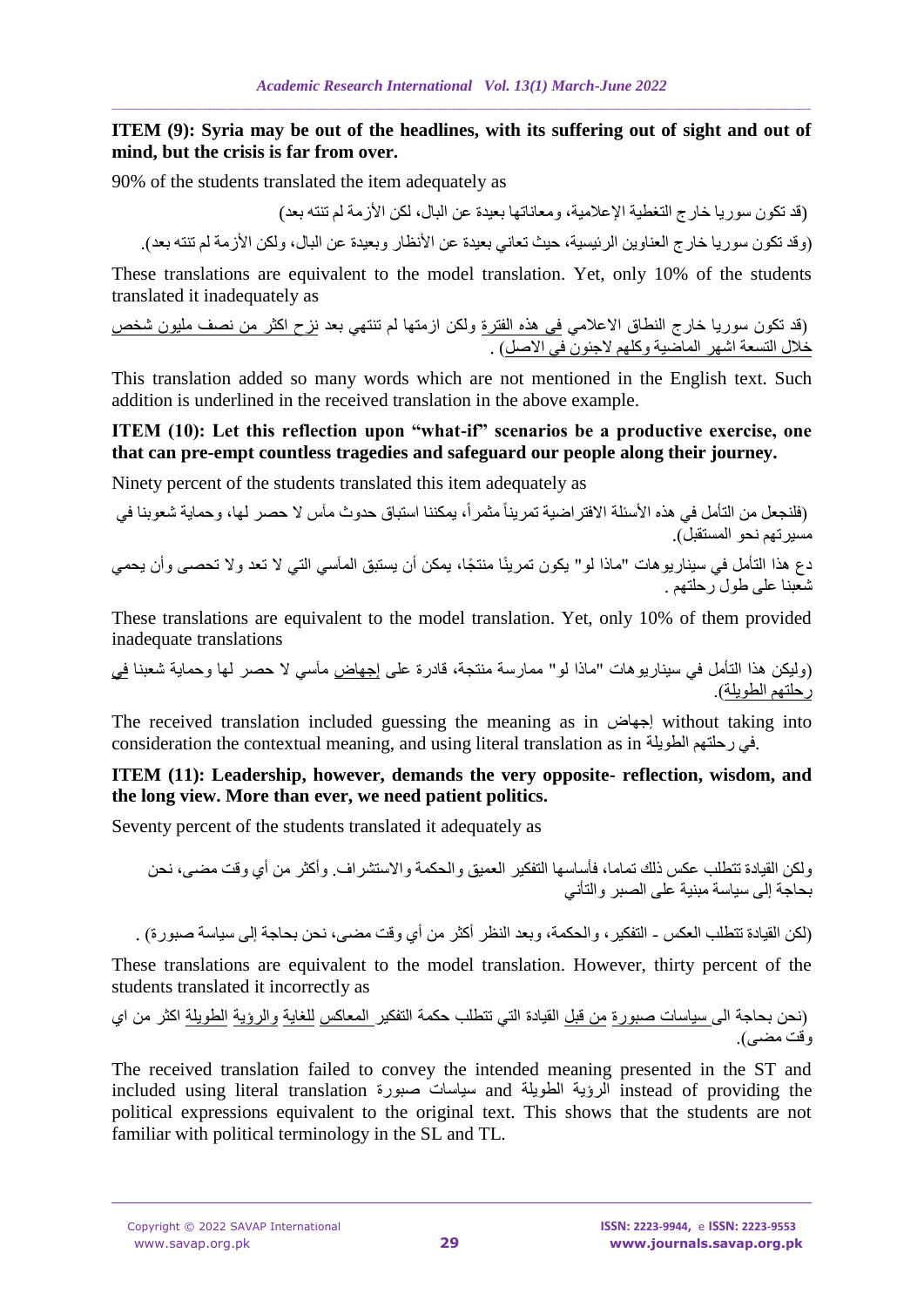**ITEM (12): My father, the late King Hussein, taught me that peace making is always the harder but the higher path. And a tough road is best walked with our friends.**

Seventy percent of the students provided adequate translations as

(علمني والدي المغفور له، بإذن الله، الملك الحسين أن صنع السلام هو دائما الطريق الأصعب، ولكنه الطريق الأسمى<sub>.</sub> والسير على الطريق الصعب أفضل مع األصدقاء). )علمني والدي ، الملك الراحل الحسين ، أن صنع السالم هو دائما الطريق األصعب ولكنه الطريق األسمى. وأن السير على الطريق الصعب مع الاصدقاء هو الأفضل) .

Such translations are equivalent to the model translation provided officially. Yet, 30% of them provided inadequate translations as

(لقد علمني والدي الملك الراحل <u>حسين</u> أن صنع السلام هو دوماً الطريق الأصعب ولكنه <u>المسار</u> الأعل<u>ى<sub>.</sub> وأفضل طريق</u>ة <u>للسير مع أصدقائنا هي الطريق الوعرة)</u>.

The received translation failed to convey the meaning of the original text as it includes stylistic errors حسين, literal translation المسار, and reversing of the meaning as

وأفضل طريقة للسير مع أصدقائنا هي الطريق الوعرة

# **DISCUSSION AND CONCLUSION**

Results indicate that adopting and deciding on an appropriate translation method is a major difficulty that faced graduate students. As shown in the translation test, students used literal translation or guessed the meaning due to their lack of knowledge in political terms and their intended meanings. There were also grammatical obstacles that result from the differences between Arabic and English. During the translation from SL to TL, translators used wrong shifting techniques such as translation from singular to plural, from past to present, etc. The students relied in many cases on guessing the meanings and not on understanding the context. Despite the importance of context, students did not benefit from the contexts of political terms and expressions. This result corresponds to that of Salih and Dweik (2021) who concluded that their respondents' encountered obstacles related to lack of knowledge of the context. Results indicate that translators did not have good command in their mother tongue as well as in English. Such results are clear in the literature. For example, Salih and Dweik (2021) and Dweik and Othman (2017) noticed that their respondents were not at a good level of linguistic knowledge in both the SL and the TL. Also, translation errors occurred as a result of several main reasons such as lack of familiarity with political concepts, terminology, and expressions. This result agreed with Baker (1992) who noted that translators may not find equivalents to SL terminology. Lack of linguistic and cultural knowledge in the source language as well as the target language led them to encounter obstacles in selecting the appropriate glossary in TL. In this regard Al-Zu'bi (2012) made a similar observation. Al-Zu'bi (2012) concluded that most of their participant students faced difficulties due to their unfamiliarity with political expressions, producing improper equivalence in the TL, and using to literal translation.

Furthermore, the translators did not understand the content of the text which led to a poor translation. Additionally, adopting an incorrect translation style is another difficulty faced by students. Wallmach and Kruger (1999) suggested that incorrect connections between the ST and the TT negatively affected translation. Also Al-Otoum (2011) reported that her participants resorted to literal translation especially in rendering idioms and phrasal verbs.

There is also a problem in understanding the role and function of translators. This is consistent and agrees with the ideas and beliefs of Newmark (1991), who stated that the role